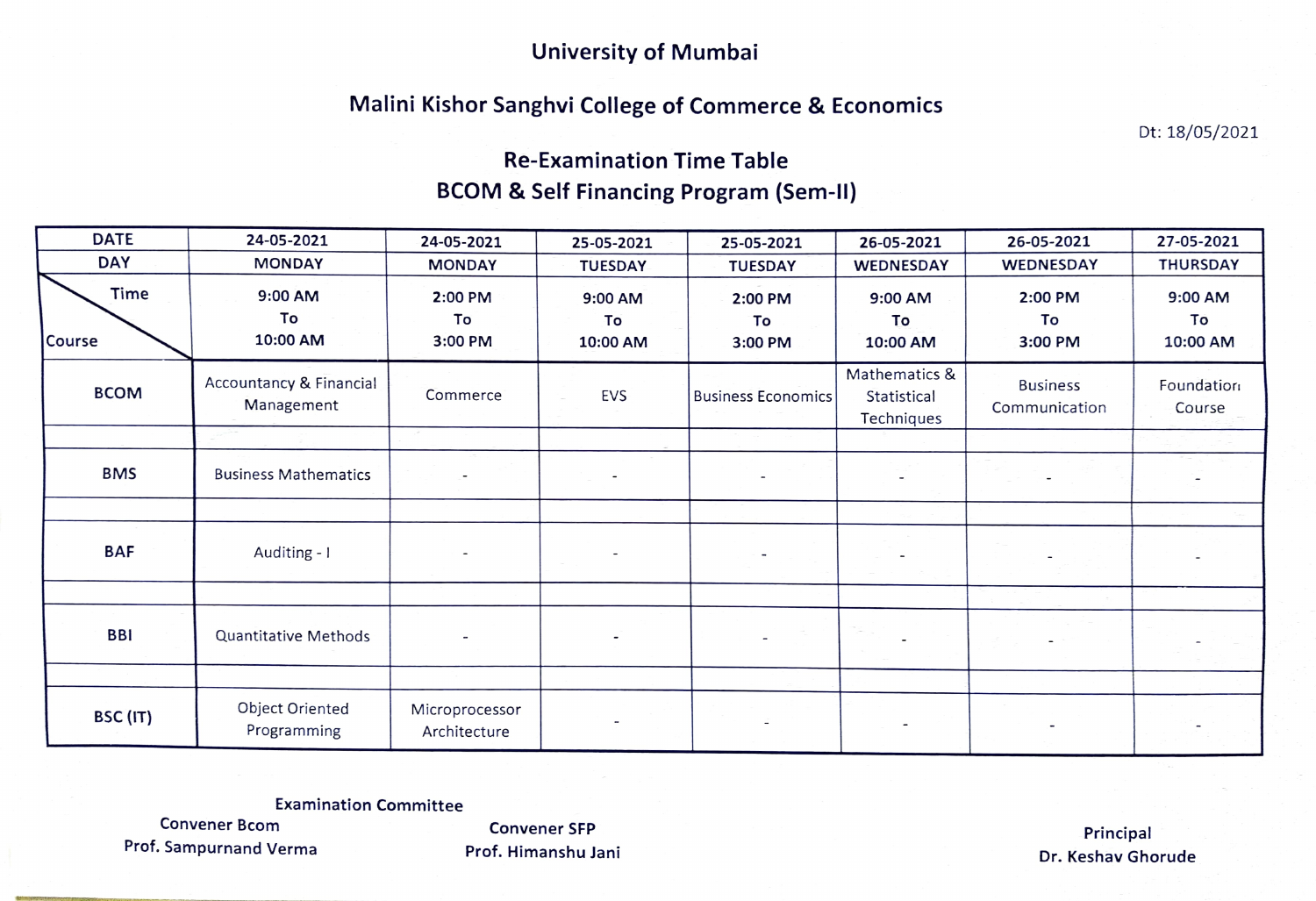#### University of Mumbai

### Malini Kishor Sanghvi College of Commerce & Economics

Dt: 18/05/2021

# Re-Examination Time Table BCOM & Self Financing Program (Sem-IV)

| <b>DATE</b>   | 24-05-2021                                       | 24-05-2021    | 25-05-2021                                           | 25-05-2021         | 26-05-2021          | 26-05-2021               | 27-05-2021                               |
|---------------|--------------------------------------------------|---------------|------------------------------------------------------|--------------------|---------------------|--------------------------|------------------------------------------|
| <b>DAY</b>    | <b>MONDAY</b>                                    | <b>MONDAY</b> | <b>TUESDAY</b>                                       | <b>TUESDAY</b>     | <b>WEDNESDAY</b>    | <b>WEDNESDAY</b>         | <b>THURSDAY</b>                          |
| <b>Time</b>   | 10:00 AM                                         | 3:00 PM       | 10:00 AM                                             | 3:00 PM            | 10:00 AM            | 3:00 PM                  | 3:00 PM                                  |
|               | To                                               | To            | To                                                   | To                 | Τo                  | To                       | To                                       |
| <b>Course</b> | 11:00 AM                                         | 4:00 PM       | 11:00 AM                                             | 4:00 PM            | 11:00 AM            | 4:00 PM                  | 4:00 PM                                  |
| <b>BCOM</b>   | <b>Accountancy &amp; Financial</b><br>Management | Auditing      | Commerce<br>(Management:<br>Production &<br>Finance) | Business Economics | <b>Business Law</b> | <b>Foundation Course</b> | Advertising /<br>Computer<br>Programming |
|               |                                                  |               |                                                      |                    |                     |                          |                                          |
| <b>BAF</b>    | Financial Accounting -IV                         |               |                                                      |                    |                     |                          |                                          |

Examination Committe

Convener Bcom **Convener SFP Convent CONVENTS CONVENTS EXAMPLE 2018** Principal Prof. Sampurnand Verma **Prof. Himanshu Jani** Dr. Keshav Ghorude